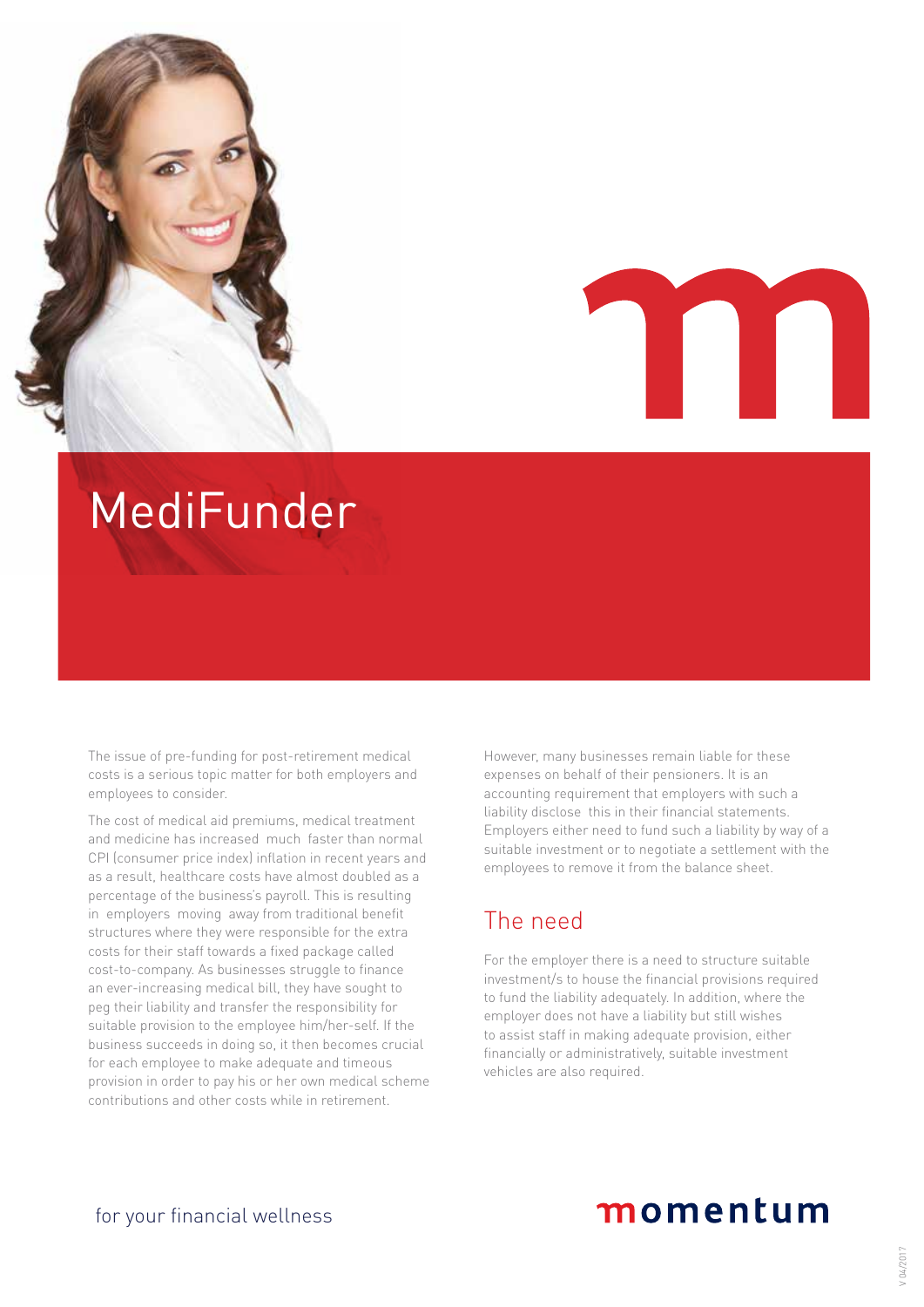## The solution

One must bear in mind that there is no single product that will be suitable for all clients. There is also no right or wrong investment but merely the most appropriate one, or more.

## Implementation

Before determining the best solution, the following factors must be considered:

- Ownership
- Control and choice of funds
- Accessibility at retirement
- Liquidity (vesting scale)
- Tax deductibility
- Costs vs. benefits
- Payment method and administration
- Term

While tax may be an important consideration for employers when choosing solutions, the South African Revenue Service (SARS) has not yet approved any one product to be used for the pre-funding of post-retirement medical costs though it has indicated that retirement funds are 'well suited' for this purpose.



#### 1. Employer-funded schemes

#### A cell-captive

A cell-captive insurer is a registered long-term insurer that has permission from the Financial Services Board (FSB) to issue preference shares or a special class of ordinary shares to clients. The long-term cell-insurer issues an insurance contract for each cell and the owner of the shares is entitled to participate in the insurance business that is con ducted in respect of the contract/s. Through the cell-captive, cell owners benefit from conducting their own insurance business in a scenario where the long-term cell insurer undertakes the administration, statutory reporting and legislative responsibility. This eliminates the need for the cell owner to set up these structures. An example is where a life annuity is bought for a retiring employee with the maturity proceeds of an investment. If the employee dies a week later, the annuity would immediately stop and the long-term insurer would benefit substantially. The cell owner (the employer) would then share in this profit. Conversely, the cell owner also shares in the risk of the pensioner's sustained longevity. This solution is usually most suitable for larger employers who have existing pensioners.

#### Sinking funds

This is a very simple solution that is owned and paid for by the employer and is reflected as an asset on the balance sheet to offset the pre-funding liability. Contributions to a sinking fund are not tax deductible but the advantage is that no income tax will be paid on the proceeds. They are issued by a long- term insurance company but are not required to have an insured life and are therefore not linked to any one employee.

#### Pension and provident funds

Pension and provident funds are normally considered suitable as a pre-funding investment due to the tax deduction options available to employers. In addition, should the employee contribute to the fund, he/she will also qualify for a tax deduction if a pension fund rather than a provident fund is used. When the employee reaches retirement age, the capital can be used to purchase an annuity providing an income for his/her life. The additional income will be tax- able but if the employee is over the age of 65 years, he/she qualifies for an unlimited deduction for every rand spent on medical expenses. The problem is that there is a limit of 20% for employer tax deductions that may already have been reached.

In addition, the employer will not be able to get back any of his/her contributions to the fund, as they belong to the member.

#### Preferred compensation scheme

The employer can implement a preferred compensation scheme to benefit employees who remain in their service until retirement age.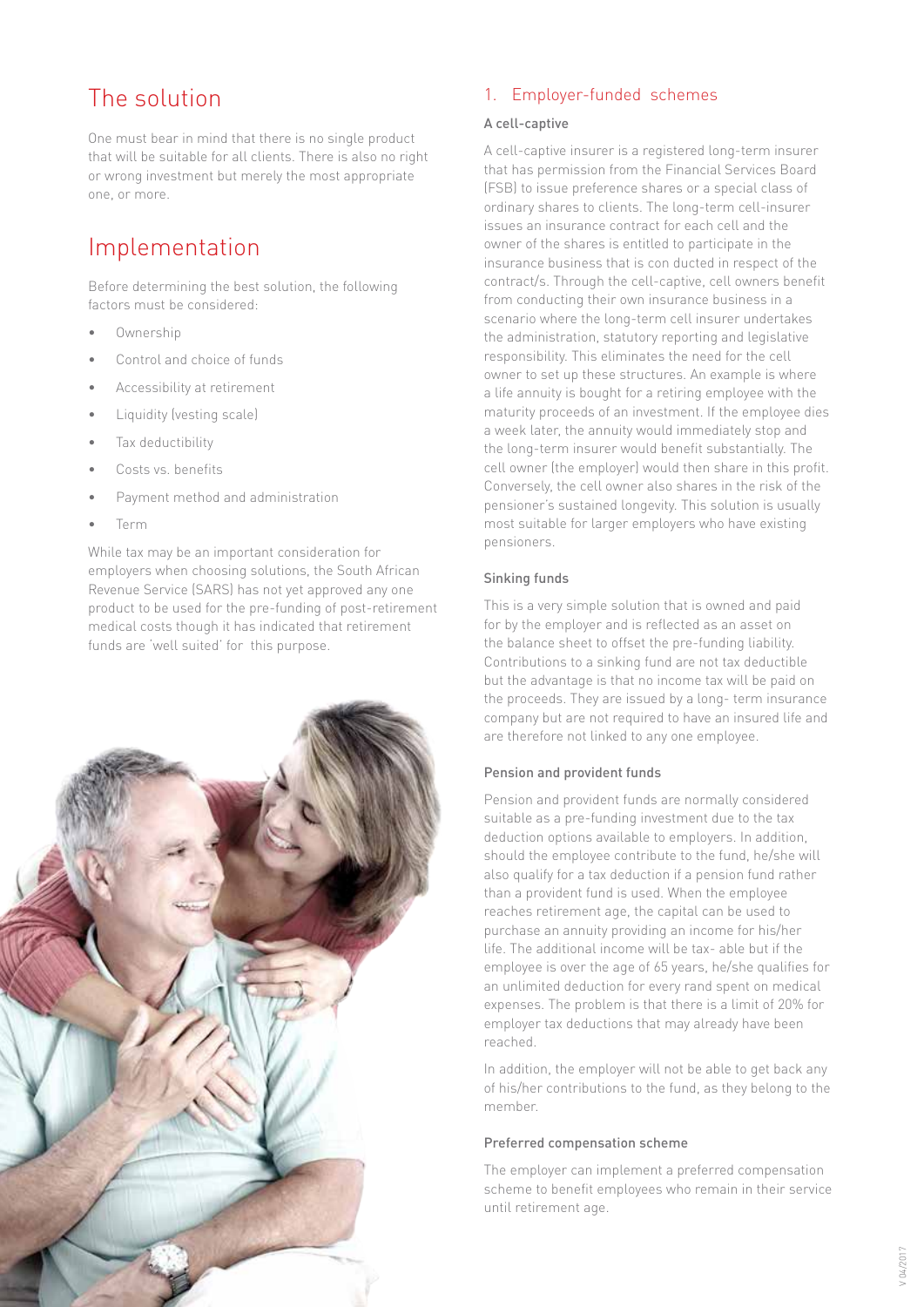The employee effects an endowment policy on his/ her own life. The employer increases the employee's remuneration to allow for the payment of the full premium, with after-tax funds.

The employer enters into a service agreement with the employee whereby the employer agrees to fund the policy until the retirement age of the employee. The policy, which is owned by the employee, is ceded to the employer as security until retirement age. The employer is contractually bound to cancel this cession upon the employee reaching the retirement age.

At retirement age, the employee will retain full ownership of the endowment policy and can invest it to provide a monthly income to fund the medical scheme contributions. Where the policy matures the proceeds will also be payable to the employee tax-free.



If the employee does not remain in the employment of the employer, the employer will be entitled to retain the policy in terms of the security cession. The employer will be entitled to the proceeds of the policy and the proceeds will be payable to the employer tax-free.

It is important to remember that an increase in salary will increase the taxable income of the employee. Therefore, the tax implication on this increase should be taken into account to ensure that the net increase is sufficient to cover the contribution to the endowment.

The following example will illustrate the point:

#### Status Quo:

Assume that the employee earns a current gross income of R12 000. The tax payable will be R3 000 per month resulting in a net salary of R9 000 per month (marginal tax rate of 25%, ignoring any rebates).

#### Negative scenario:

If it is assumed that the premium on the policy is R1 000 per month and the employer only increases the salary by this amount, the tax payable will be R3 250 per month, resulting in a net salary of R9 750 per month. After paying the premium on the policy the actual net income will amount to R8 750, which is R250 less than the employee received previously..

It is important to maintain the employee's financial position compared to what he/she earned prior to the implementation of the scheme. To achieve this, the tax on the increase has to be taken into account. Therefore, as the marginal tax rate of the employee is 25%, the increase has to be R1 334 (premium required divided by 100% less marginal tax rate).

#### Positive scenario:

The total gross income is R13 334 and the tax amounts to R3 334. The net salary is R10 000, minus the premium of R1 000, calculates the employee's net income, after tax, as being R9 000, equal to the income that the employee received prior to the implementation of the scheme.

The salary increase paid by the employer will be tax deductible under section 11(a) of the Income Tax Act for the employer. The salary increase will be included in the gross income of the employee and will be taxable. The premium paid into the endowment policy will not be tax deductible.

As the policy is funded with "after tax" funds, the proceeds will always pay out tax-free.

There is also no capital gains tax payable. The Eight Schedule to the Income Tax Act provides for an exclusion of long-term insurance policies payable to the original beneficial owner. This is inclusive of his or her nominee/ spouse and will also apply if payable to a cessionary in the case of a security cession.